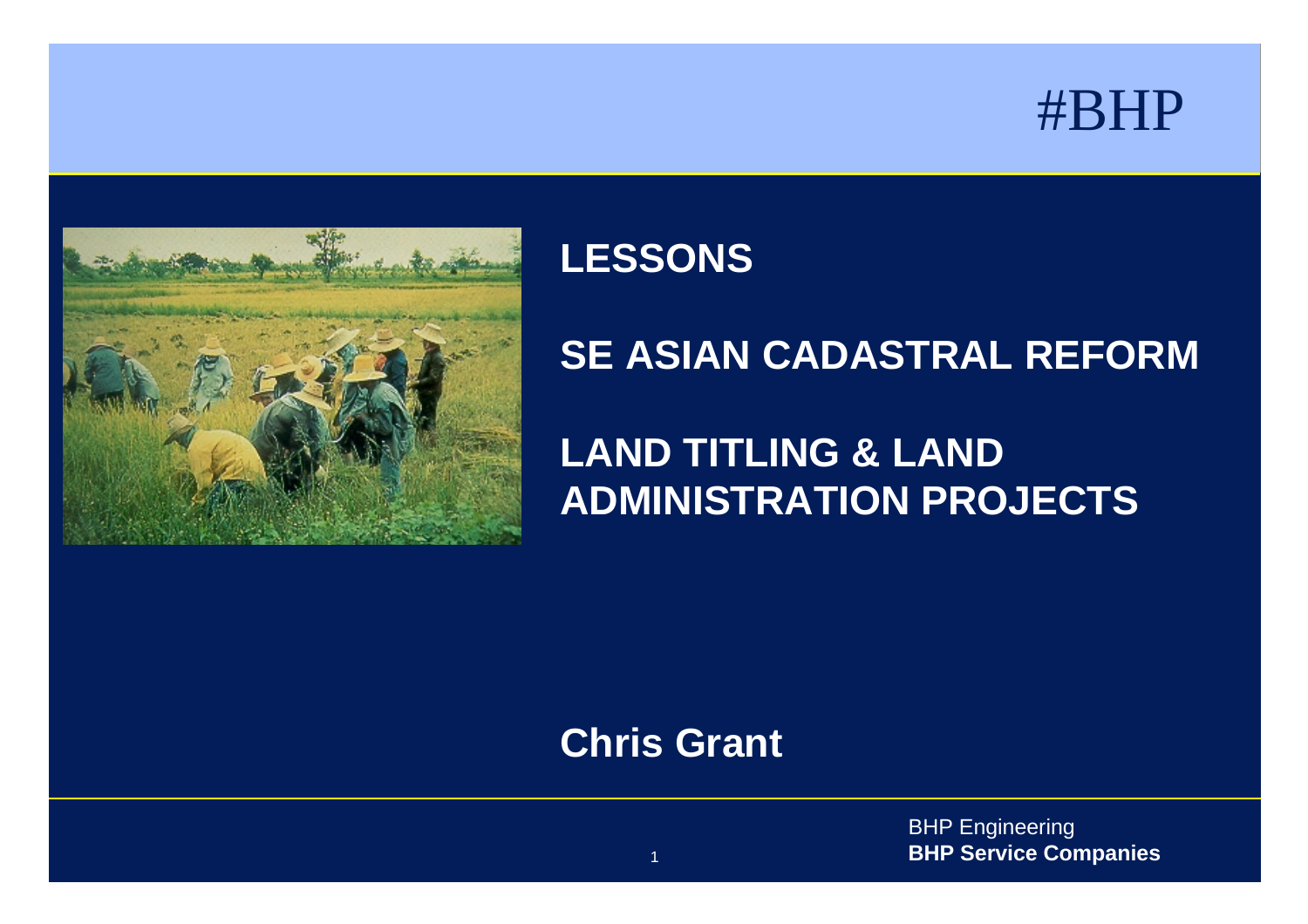#### **PROJECT SCOPE**



| <b>PROJECT</b> | <b>PARCELS</b><br>(million) | <b>COST</b><br>(US\$m) | <b>PROGRAM</b><br>(Yrs) | <b>ADVISERS</b><br>(p/mths) |
|----------------|-----------------------------|------------------------|-------------------------|-----------------------------|
| <b>TLTP</b>    | 20                          | 500                    | 20                      | 1200                        |
| <b>ILAP</b>    | $55 - 70$                   | 750                    | 25                      | 950                         |
| <b>LLTP</b>    | 1.6                         | 35                     | $7+$                    | 500                         |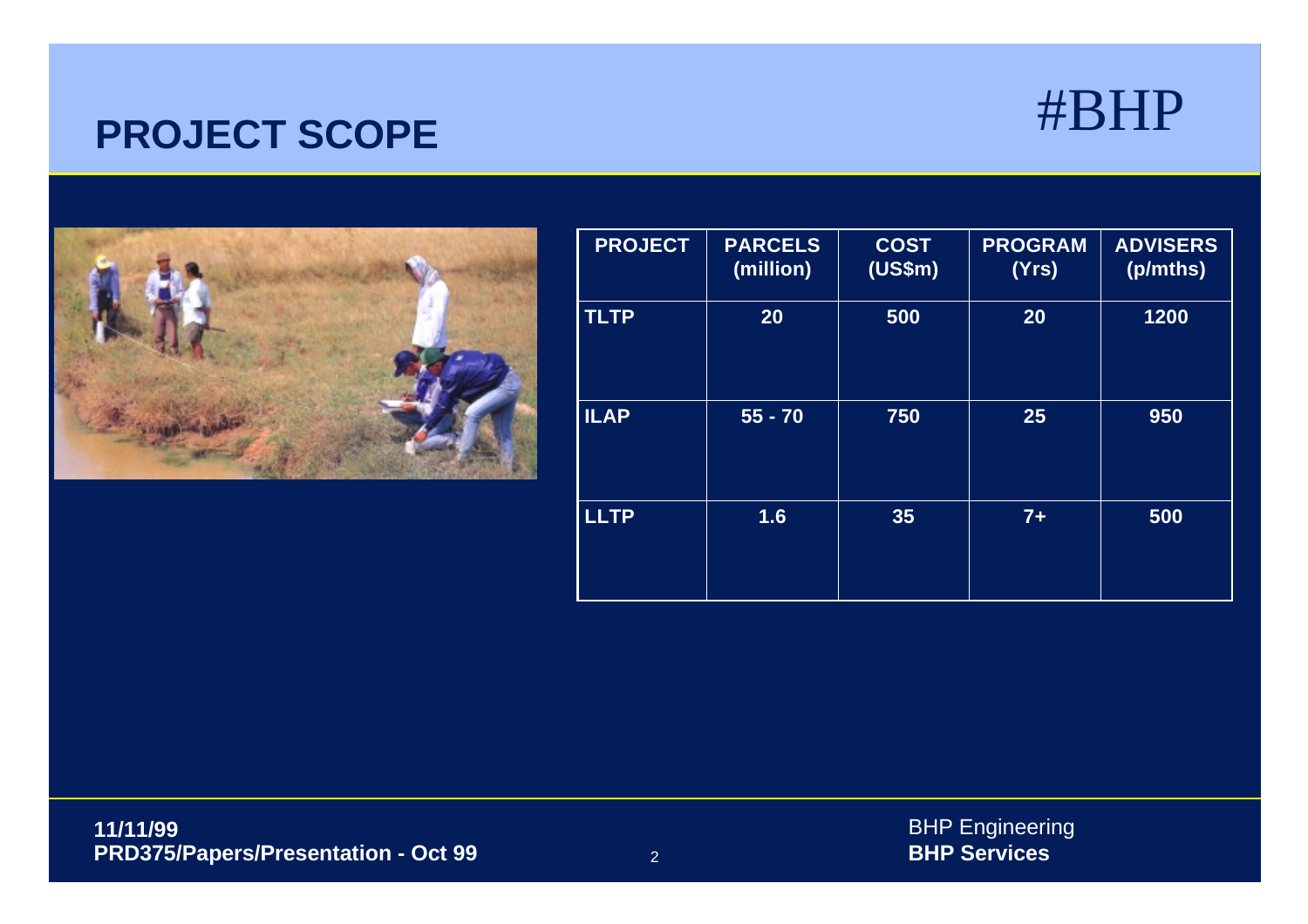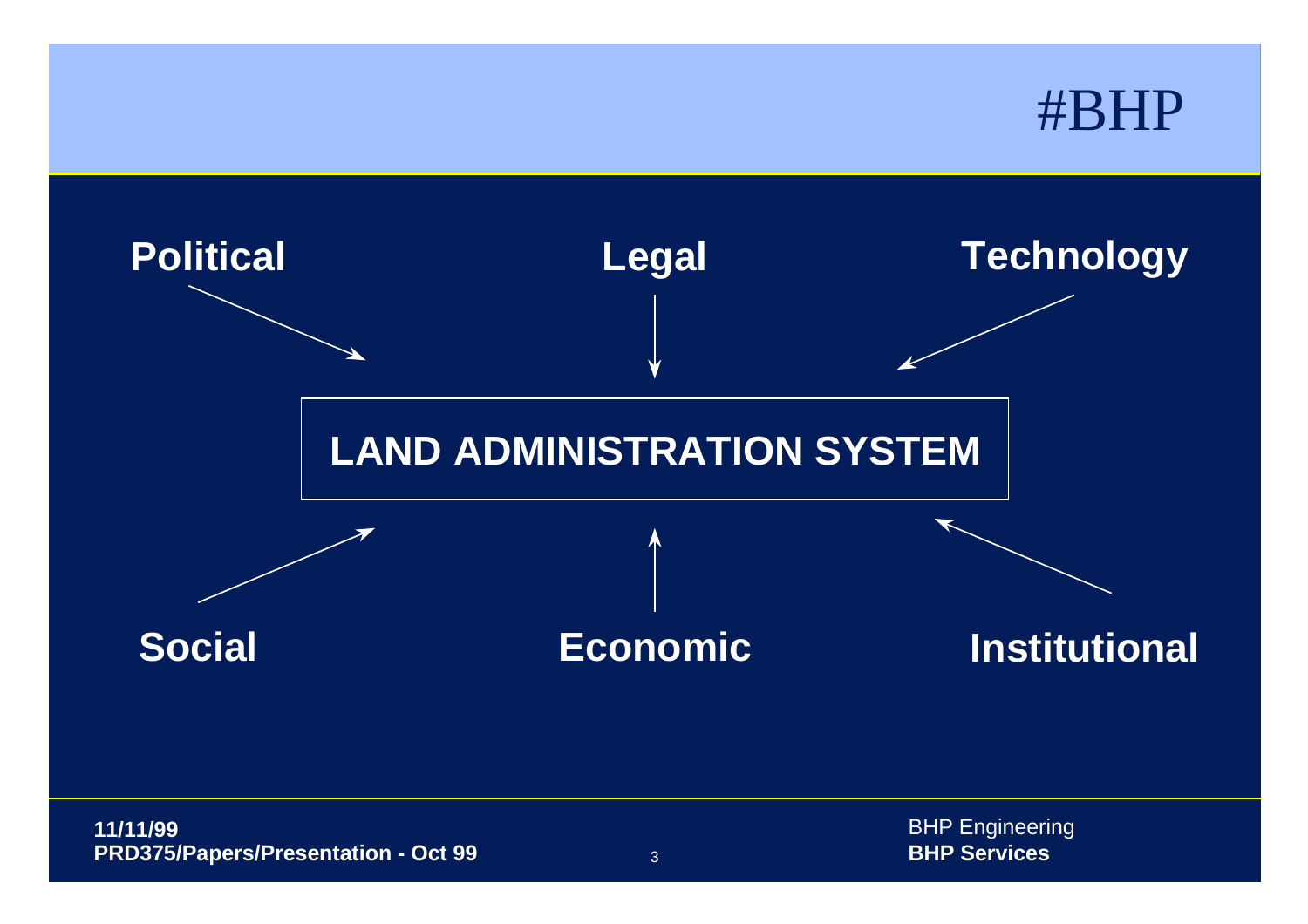



## **LAND TITLING - A MEANS NOT AN END**

- **Not universal solution**
- **Not land reform**

BHP Engineering **BHP Services**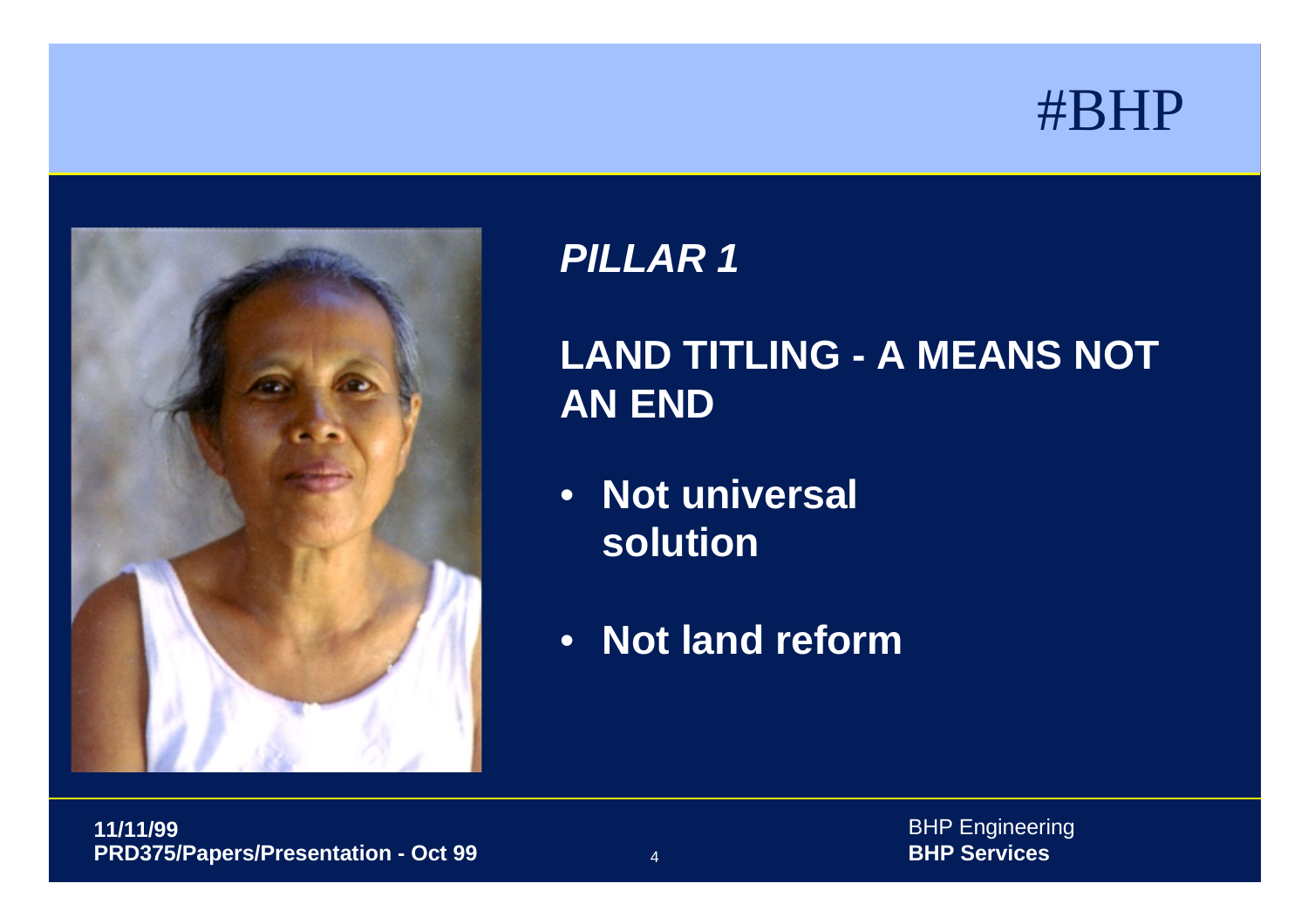



## **COMMITMENT TO NATIONALREFORM**

- **Long Term national program**
- • **Project goals match political agenda**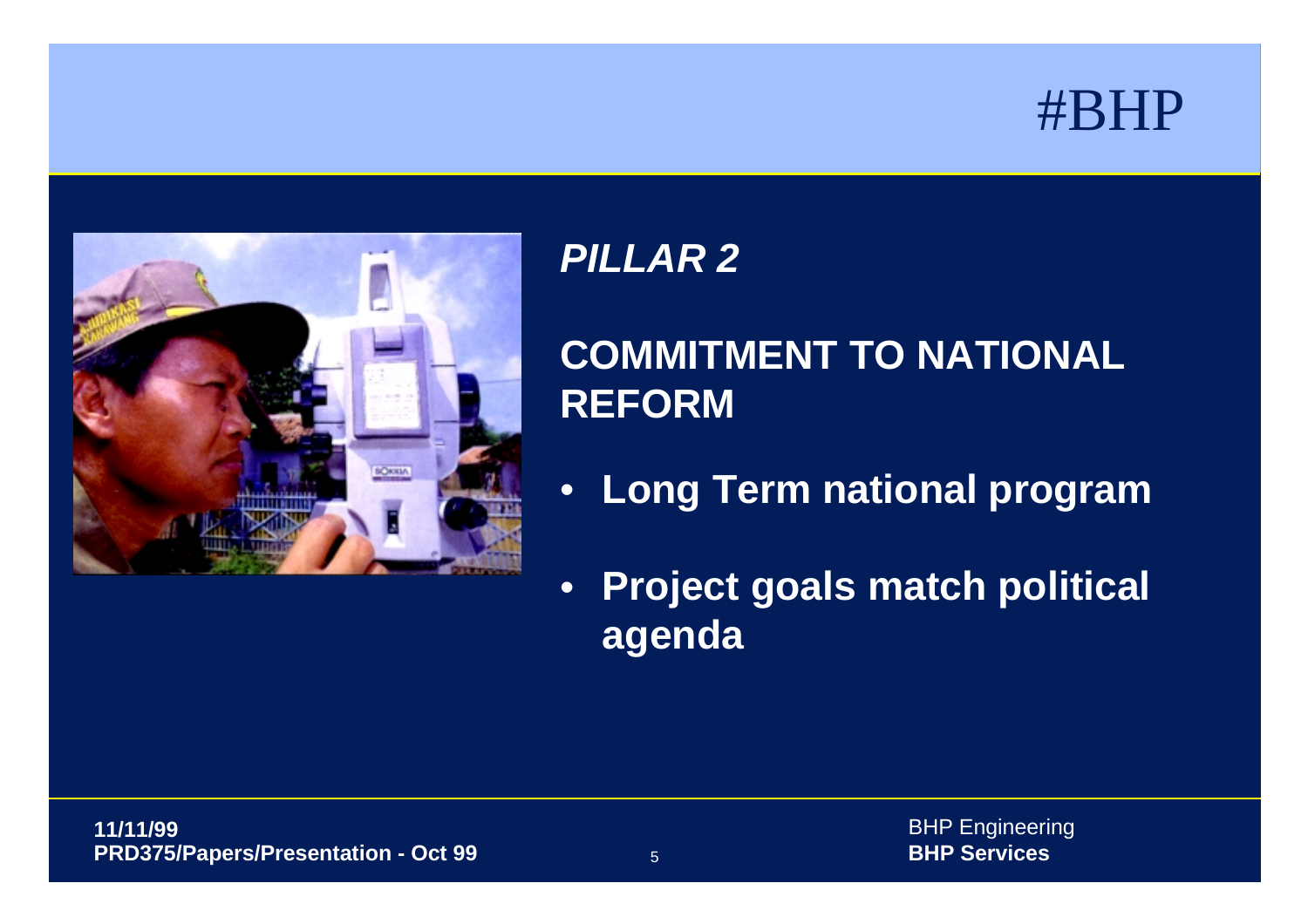



### **ABOUT PEOPLE NOT TECHNOLOGY**

**INTERNATIONAL EDUCATION &TRAINING**

**TLTP 1500 months ILAP 1125 months LLTP 625 months**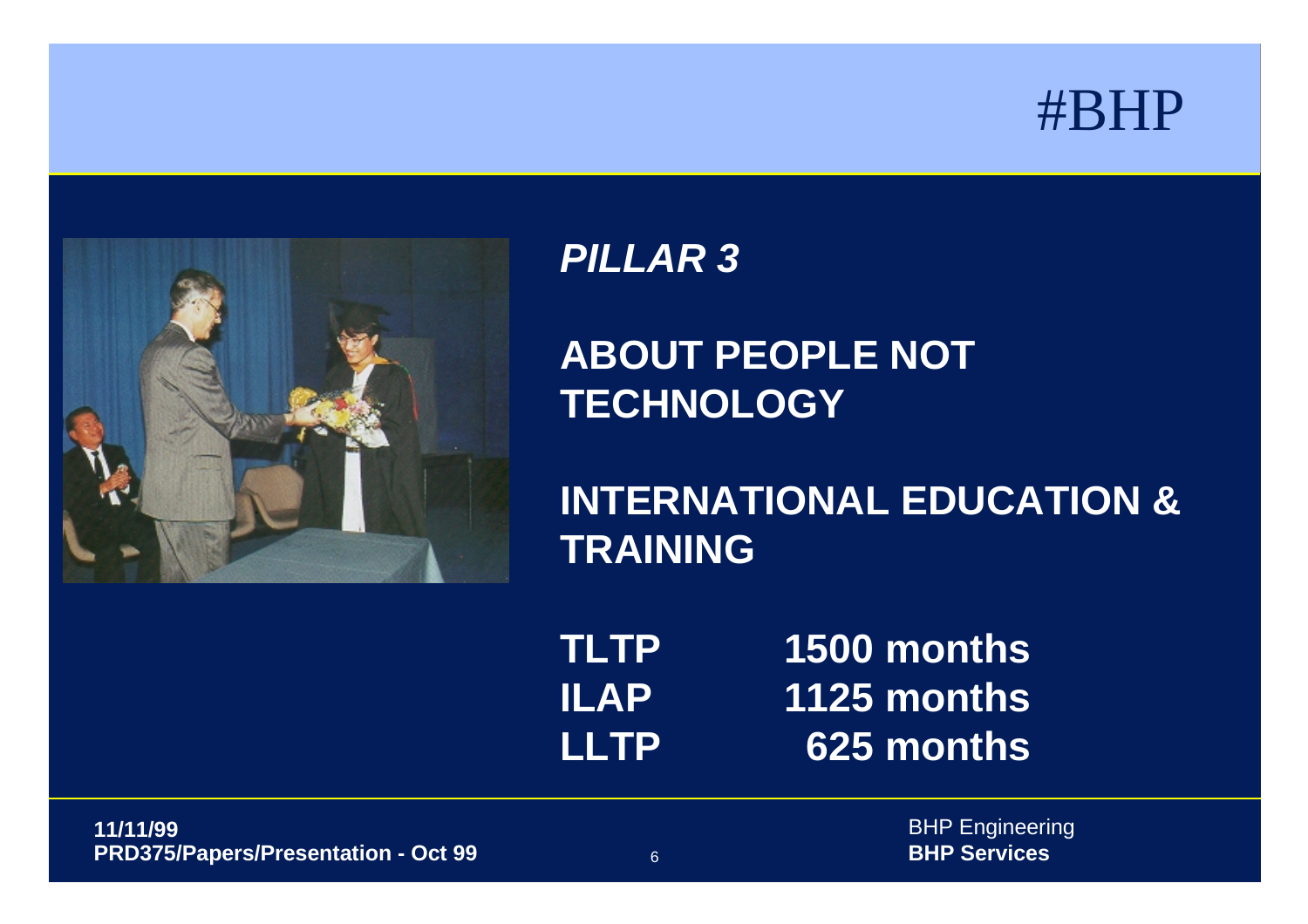



## **MORE THAN A PROJECT - A WAY OF LIFE**



**Agency body**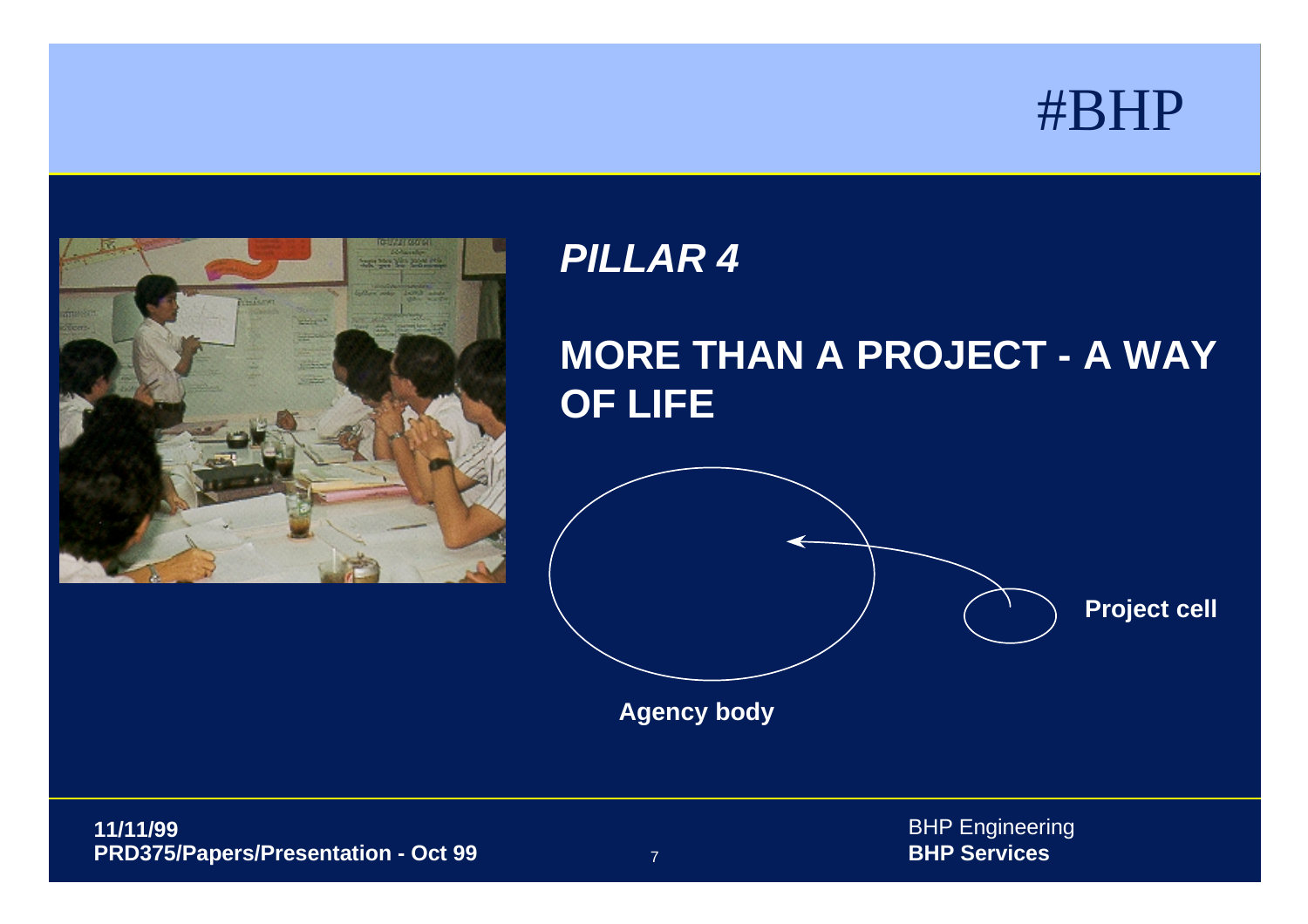



## **TECHNOLOGY PROVIDESTOOL NOT STANDARDS**

- **Appropriate technology**
- **Processes for durability**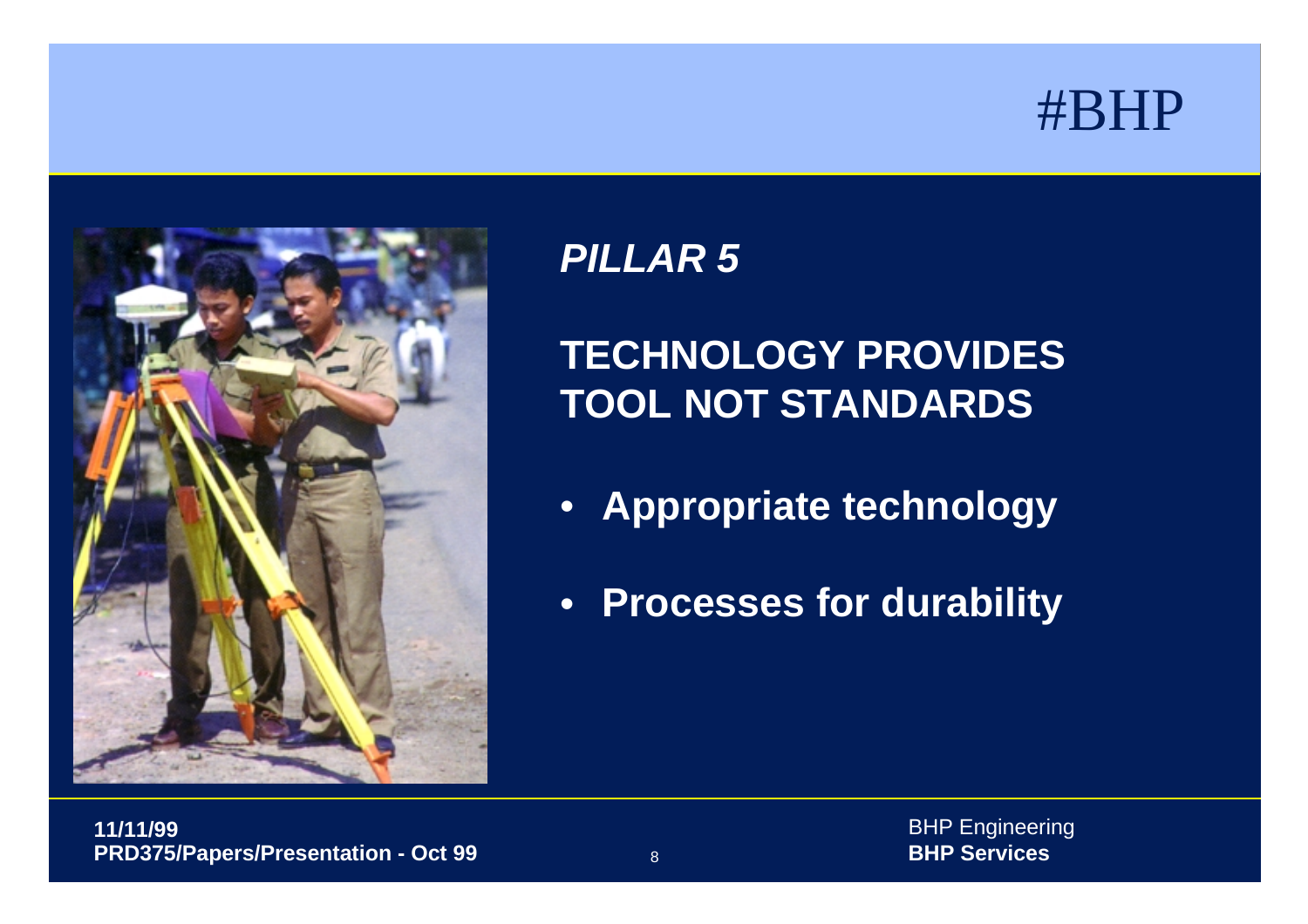



## **COMMUNITY SUPPORT ESSENTIAL**

- **Make allies of NGO's**
- **Titling vs tradition**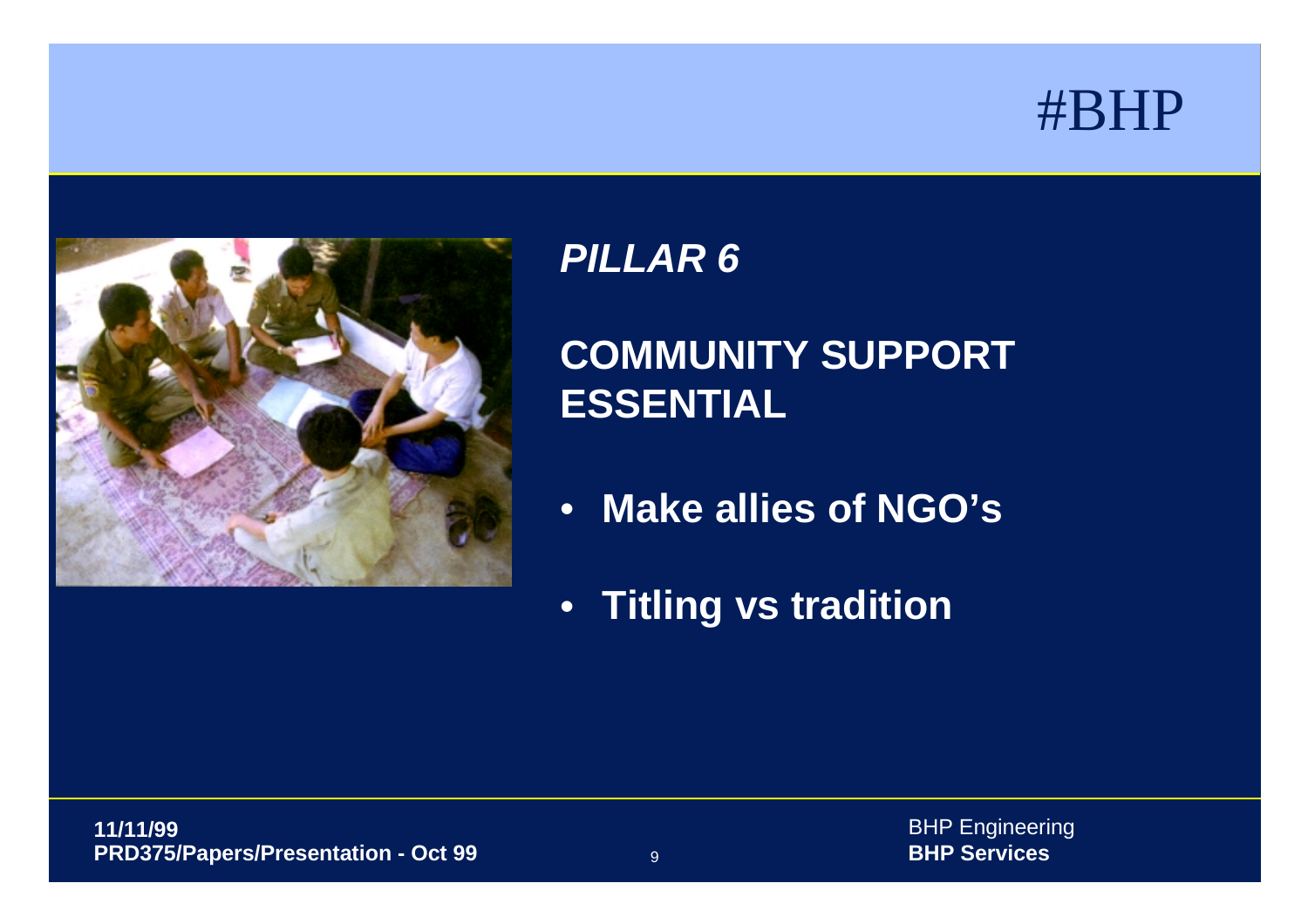

### *PILLAR 7*

## **GET EARLY RUNS ON THE BOARD**

- **Long time frame for change**
- •**Manage success**

BHP Engineering **BHP Services**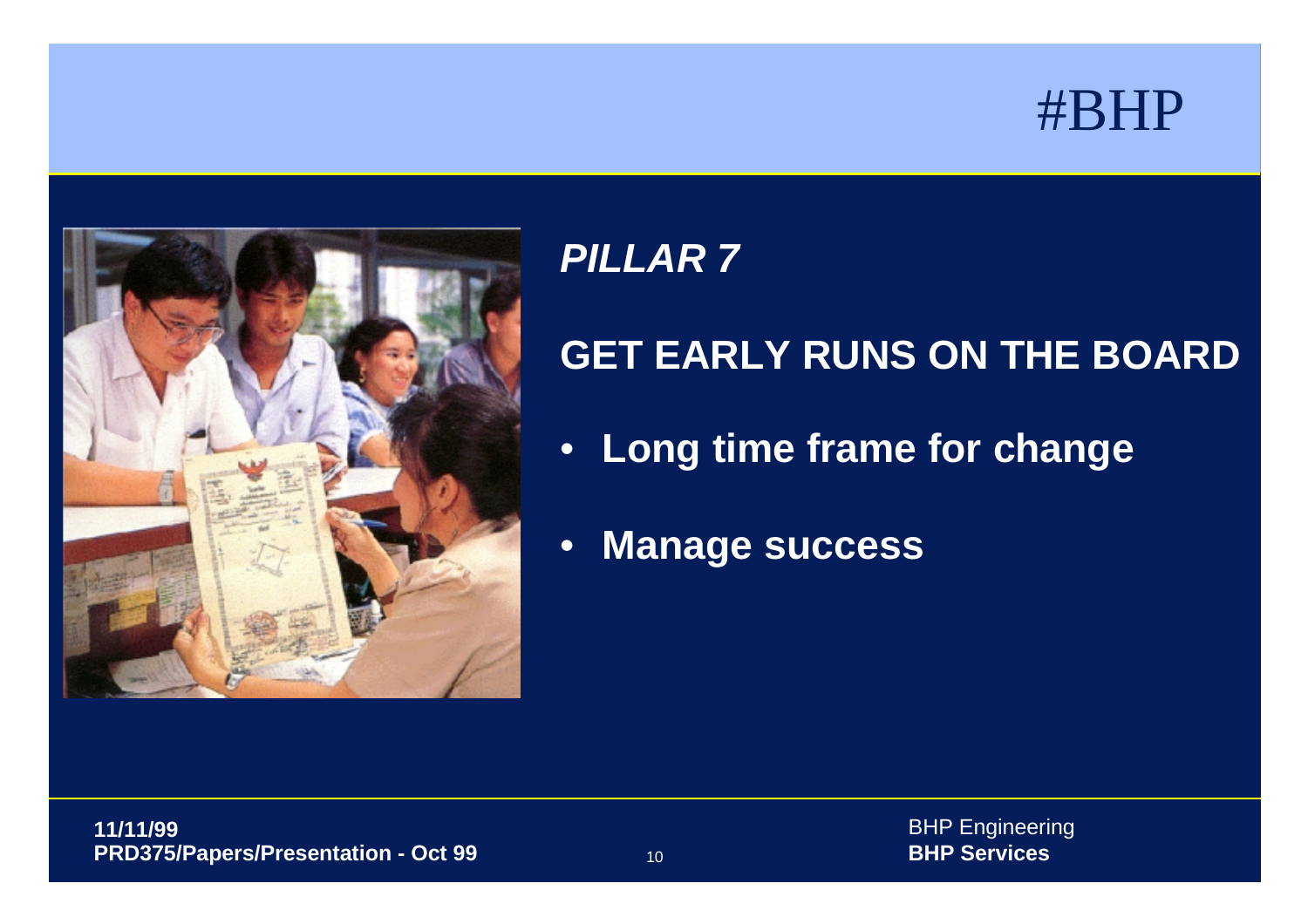

### *PILLAR 8*

## **WHOLE TO PART IN LAND LAW**

- $\bullet$ **Complex regulatory environment**
- **Use simple instruments**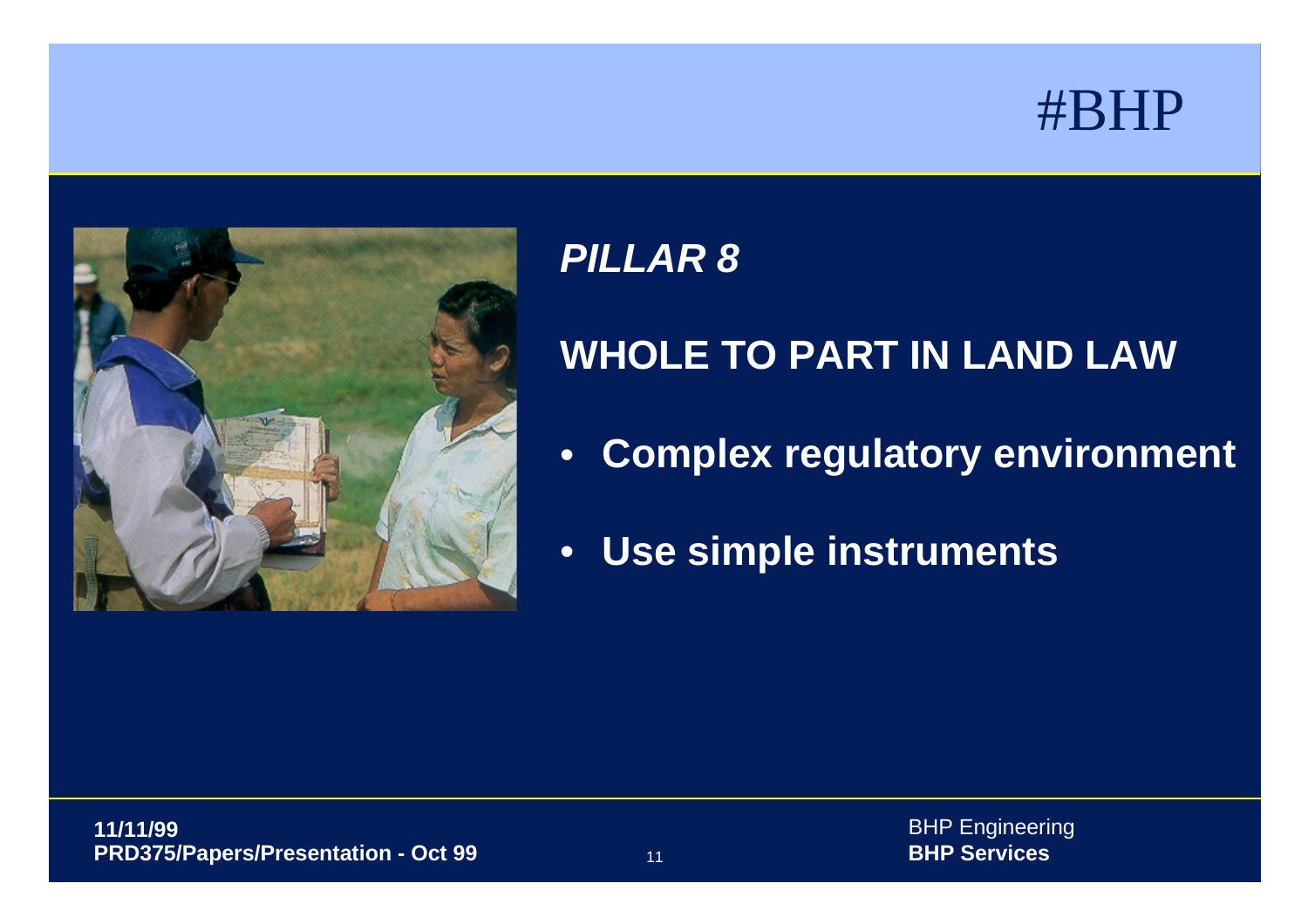

### *PILLAR 9*

### **A PRODUCTION ENVIRONMENT**

|             | <b>TEAMS</b> | <b>STAFF</b> | <b>PRODUCTION</b> |
|-------------|--------------|--------------|-------------------|
| <b>TLTP</b> | 400          | 1600         | 700,000           |
| <b>ILAP</b> | 120          | 2000         | 400,000           |
| <b>LLTP</b> | 5            | 126          | 52,000            |